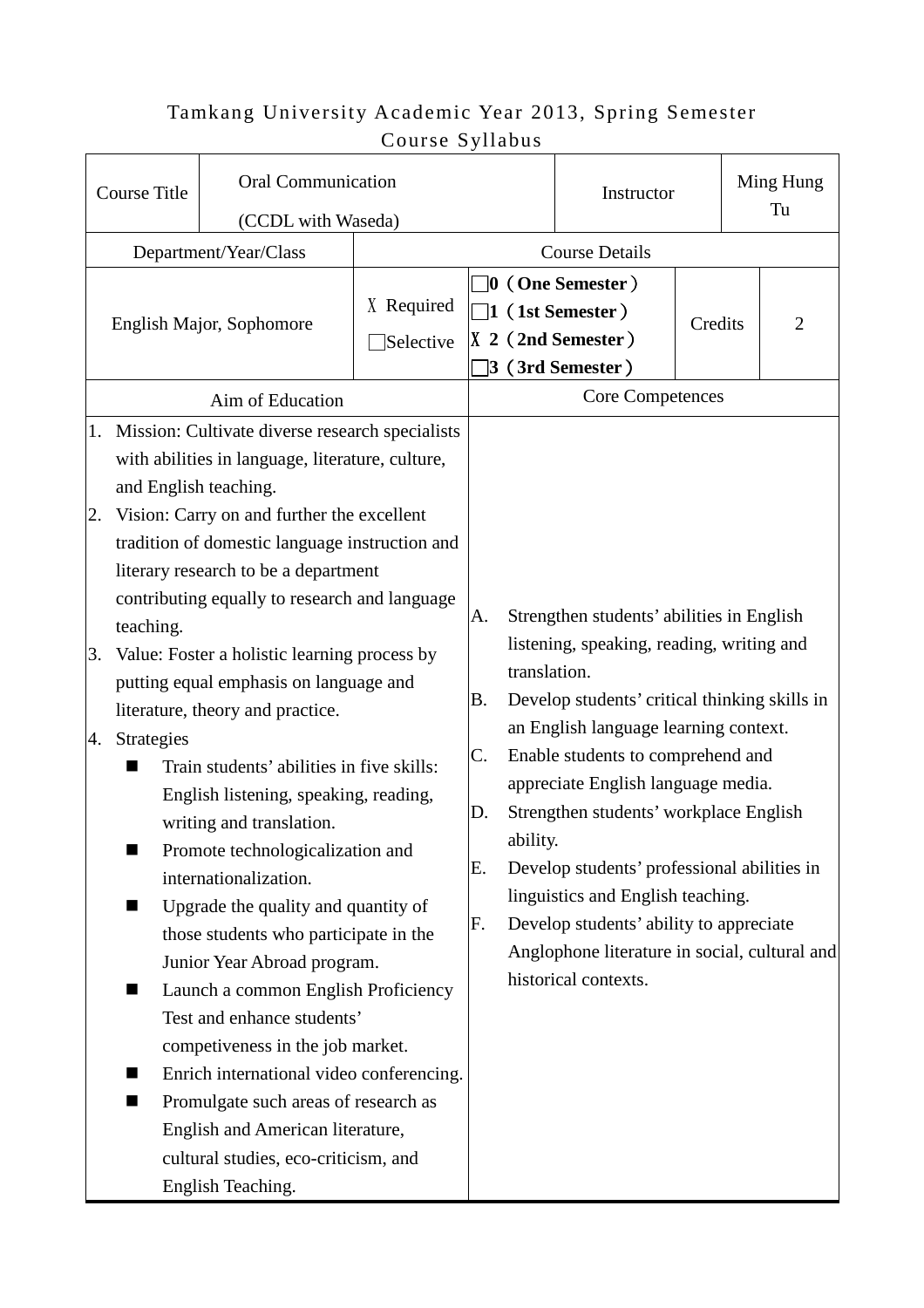| Course<br><b>Introduction</b><br>(50 to 100)<br>words)                                                                                                                                      | While the main emphasis of this course is on oral English skills and<br>intercultural communication, it also covers the four basic skills of listening,<br>speaking, reading, and writing. We will begin with preparation classes to get<br>ready for joint classes online with Waseda University students in Japan. |                                                                                                                                                                                 |                  |                    |  |  |
|---------------------------------------------------------------------------------------------------------------------------------------------------------------------------------------------|----------------------------------------------------------------------------------------------------------------------------------------------------------------------------------------------------------------------------------------------------------------------------------------------------------------------|---------------------------------------------------------------------------------------------------------------------------------------------------------------------------------|------------------|--------------------|--|--|
| The Relevance among Teaching Objectives, Objective Levels and Core Competences<br><b>I.Objective Levels (select applicable ones):</b>                                                       |                                                                                                                                                                                                                                                                                                                      |                                                                                                                                                                                 |                  |                    |  |  |
|                                                                                                                                                                                             |                                                                                                                                                                                                                                                                                                                      | (I) Cognitive Domain: C1 Remembering . C2 Understanding . C3 Applying . C4 Analyzing .                                                                                          |                  |                    |  |  |
|                                                                                                                                                                                             | <b>C5 Evaluating · C6 Creating</b>                                                                                                                                                                                                                                                                                   |                                                                                                                                                                                 |                  |                    |  |  |
|                                                                                                                                                                                             |                                                                                                                                                                                                                                                                                                                      | (II) Psychomotor Domain: P1 Imitation · P2 Mechanism · P3 Independent Operation · P4                                                                                            |                  |                    |  |  |
|                                                                                                                                                                                             | Linked Operation . P5 Automation . P6 Origination                                                                                                                                                                                                                                                                    |                                                                                                                                                                                 |                  |                    |  |  |
|                                                                                                                                                                                             |                                                                                                                                                                                                                                                                                                                      | (III) Affective Domain: A1 Receiving \ A2 Responding \ A3 Valuing \ A4 Organizing \ A5                                                                                          |                  |                    |  |  |
|                                                                                                                                                                                             | <b>Charaterizing A6</b> Implementing                                                                                                                                                                                                                                                                                 |                                                                                                                                                                                 |                  |                    |  |  |
|                                                                                                                                                                                             |                                                                                                                                                                                                                                                                                                                      | II. The Relevance among Teaching Objectives, Objective Levels and Core Competences:<br>(I)Determine the objective level(s) in any one of the three learning domains (cognitive, |                  |                    |  |  |
|                                                                                                                                                                                             |                                                                                                                                                                                                                                                                                                                      | psychomotor, and affective) corresponding to the teaching objectives. Each objective                                                                                            |                  |                    |  |  |
|                                                                                                                                                                                             |                                                                                                                                                                                                                                                                                                                      | should correspond to the objective level(s) of ONLY ONE of the three domains.                                                                                                   |                  |                    |  |  |
|                                                                                                                                                                                             |                                                                                                                                                                                                                                                                                                                      | (II) If more than one objective levels are applicable for each learning domain, select the highest                                                                              |                  |                    |  |  |
|                                                                                                                                                                                             |                                                                                                                                                                                                                                                                                                                      | one only. (For example, if the objective levels for Cognitive Domain include C3, C5, and                                                                                        |                  |                    |  |  |
|                                                                                                                                                                                             |                                                                                                                                                                                                                                                                                                                      | C6, select C6 only and fill it in the boxes below. The same rule applies to Psychomotor                                                                                         |                  |                    |  |  |
|                                                                                                                                                                                             | Domain and Affective Domain.)                                                                                                                                                                                                                                                                                        |                                                                                                                                                                                 |                  |                    |  |  |
| (III) Determine the core competences that correspond to each teaching objective. Each objective<br>may correspond to one or more core competences at a time. (For example, if one objective |                                                                                                                                                                                                                                                                                                                      |                                                                                                                                                                                 |                  |                    |  |  |
|                                                                                                                                                                                             |                                                                                                                                                                                                                                                                                                                      | corresponds to three core competences: A, AD, and BEF, list all of the three in the box.)                                                                                       |                  |                    |  |  |
|                                                                                                                                                                                             |                                                                                                                                                                                                                                                                                                                      |                                                                                                                                                                                 |                  | <b>Relevance</b>   |  |  |
| <b>Teaching objectives</b>                                                                                                                                                                  |                                                                                                                                                                                                                                                                                                                      |                                                                                                                                                                                 | <b>Objective</b> | <b>Core</b>        |  |  |
|                                                                                                                                                                                             |                                                                                                                                                                                                                                                                                                                      |                                                                                                                                                                                 | <b>Levels</b>    | <b>Competences</b> |  |  |
| 1 To train student's English conversational                                                                                                                                                 |                                                                                                                                                                                                                                                                                                                      |                                                                                                                                                                                 | C <sub>4</sub>   | ABC                |  |  |
| receptive skills                                                                                                                                                                            |                                                                                                                                                                                                                                                                                                                      |                                                                                                                                                                                 |                  |                    |  |  |
| 2 To Cultivate cross-cultural communication                                                                                                                                                 |                                                                                                                                                                                                                                                                                                                      |                                                                                                                                                                                 | C <sub>3</sub>   | <b>BDE</b>         |  |  |
| and understanding                                                                                                                                                                           |                                                                                                                                                                                                                                                                                                                      |                                                                                                                                                                                 |                  |                    |  |  |
| 3                                                                                                                                                                                           |                                                                                                                                                                                                                                                                                                                      |                                                                                                                                                                                 |                  |                    |  |  |
| $\overline{4}$                                                                                                                                                                              |                                                                                                                                                                                                                                                                                                                      |                                                                                                                                                                                 |                  |                    |  |  |
| 5                                                                                                                                                                                           |                                                                                                                                                                                                                                                                                                                      |                                                                                                                                                                                 |                  |                    |  |  |
| 6                                                                                                                                                                                           |                                                                                                                                                                                                                                                                                                                      |                                                                                                                                                                                 |                  |                    |  |  |
| 7                                                                                                                                                                                           |                                                                                                                                                                                                                                                                                                                      |                                                                                                                                                                                 |                  |                    |  |  |
| 8                                                                                                                                                                                           |                                                                                                                                                                                                                                                                                                                      |                                                                                                                                                                                 |                  |                    |  |  |
| Teaching Objectives, Teaching Methods and Assessment                                                                                                                                        |                                                                                                                                                                                                                                                                                                                      |                                                                                                                                                                                 |                  |                    |  |  |
| <b>Teaching Objectives</b><br><b>Teaching Methods</b><br><b>Assessment</b>                                                                                                                  |                                                                                                                                                                                                                                                                                                                      |                                                                                                                                                                                 |                  |                    |  |  |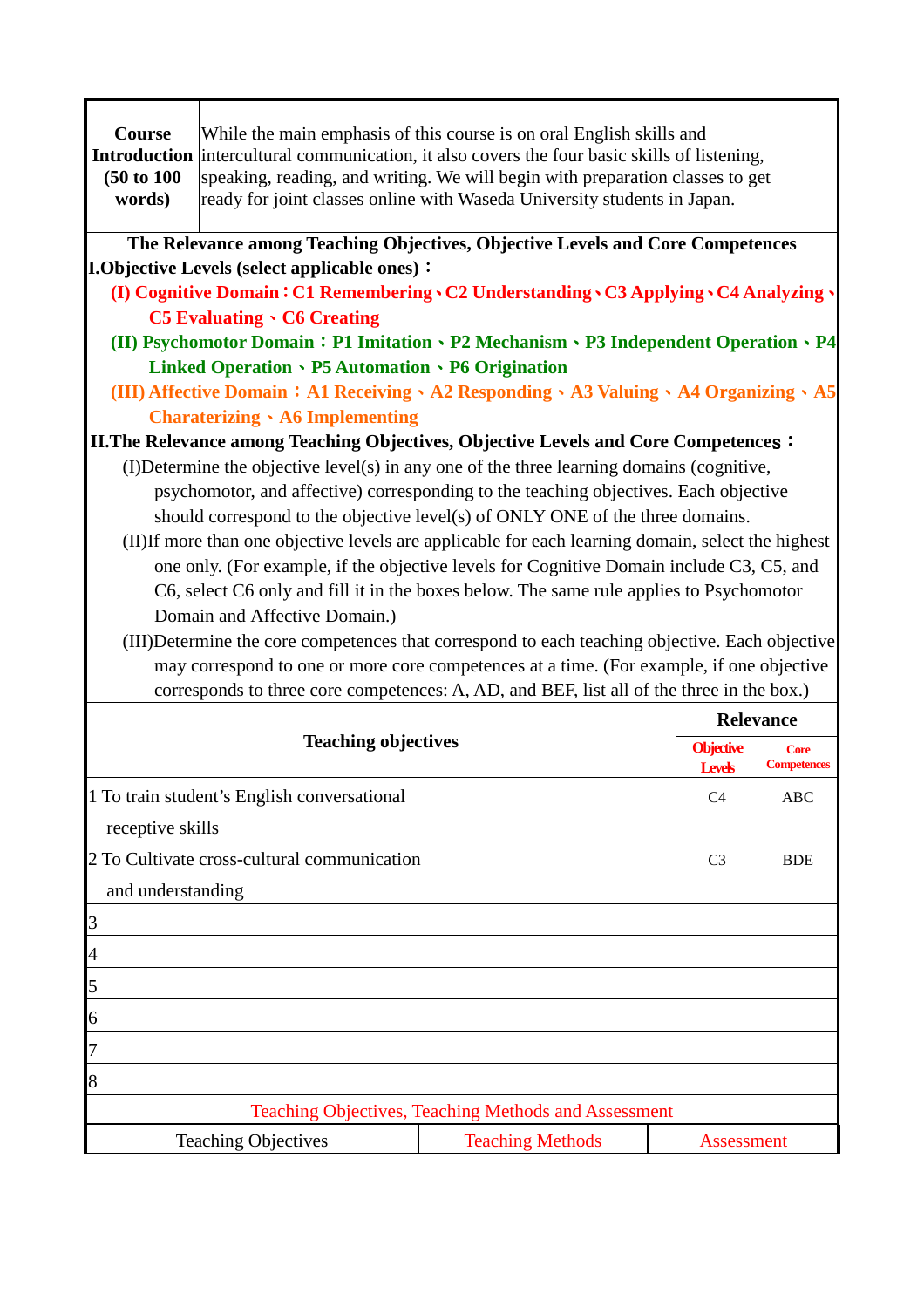| 1 To enhance student's English<br>communication skills and foster student's |                                                        |                                            | Lecture, online discussion,<br>report                                                         | Report, speech drill and<br>class participation |  |  |  |
|-----------------------------------------------------------------------------|--------------------------------------------------------|--------------------------------------------|-----------------------------------------------------------------------------------------------|-------------------------------------------------|--|--|--|
| global vision and cultural literary.                                        |                                                        |                                            |                                                                                               |                                                 |  |  |  |
| $\overline{c}$                                                              |                                                        |                                            |                                                                                               |                                                 |  |  |  |
| $\overline{3}$                                                              |                                                        |                                            |                                                                                               |                                                 |  |  |  |
| 4                                                                           |                                                        |                                            |                                                                                               |                                                 |  |  |  |
| 5                                                                           |                                                        |                                            |                                                                                               |                                                 |  |  |  |
| 6                                                                           |                                                        |                                            |                                                                                               |                                                 |  |  |  |
| 7                                                                           |                                                        |                                            |                                                                                               |                                                 |  |  |  |
| 8                                                                           |                                                        |                                            |                                                                                               |                                                 |  |  |  |
|                                                                             |                                                        |                                            | This course has been designed to cultivate the following essential qualities in TKU students. |                                                 |  |  |  |
|                                                                             |                                                        | <b>Essential Qualities of TKU Students</b> | Description                                                                                   |                                                 |  |  |  |
|                                                                             | X global perspectives                                  |                                            |                                                                                               |                                                 |  |  |  |
|                                                                             | $\Box$ a vision for the future                         |                                            |                                                                                               |                                                 |  |  |  |
|                                                                             | X information literacy                                 |                                            |                                                                                               |                                                 |  |  |  |
|                                                                             |                                                        | □ ethical and moral principles             |                                                                                               |                                                 |  |  |  |
| X independent thinking                                                      |                                                        |                                            | 翻譯建構中                                                                                         |                                                 |  |  |  |
|                                                                             |                                                        | $\Box$ an awareness of healthy living      |                                                                                               |                                                 |  |  |  |
|                                                                             | □ effective teamwork                                   |                                            |                                                                                               |                                                 |  |  |  |
| $\Box$ an appreciation of the arts                                          |                                                        |                                            |                                                                                               |                                                 |  |  |  |
|                                                                             |                                                        |                                            | Course Schedule                                                                               |                                                 |  |  |  |
| Week                                                                        | Date                                                   | Subject/Topics<br>Note                     |                                                                                               |                                                 |  |  |  |
| 1                                                                           | 02/21                                                  | Overview (Based on CCDL Reader)            |                                                                                               |                                                 |  |  |  |
| $\overline{2}$                                                              | 02/28                                                  | 228 Memorial Day (no class)                |                                                                                               |                                                 |  |  |  |
| 3                                                                           | 03/07                                                  | Preparation for Live@on sessions           |                                                                                               |                                                 |  |  |  |
| $\overline{4}$                                                              | 03/14                                                  | Presentation I                             |                                                                                               |                                                 |  |  |  |
| 5                                                                           | 03/21                                                  |                                            | Preparation for TV conference                                                                 |                                                 |  |  |  |
| 6                                                                           | 03/28                                                  | <b>Presentation II</b>                     |                                                                                               |                                                 |  |  |  |
| $\tau$                                                                      | 04/04                                                  | National holiday (no class)                |                                                                                               |                                                 |  |  |  |
| 8                                                                           | 04/11                                                  | Topic I (Preparation Class)                |                                                                                               |                                                 |  |  |  |
| 9                                                                           | 04/18                                                  | Topic I (Joint Class)                      |                                                                                               |                                                 |  |  |  |
| 10                                                                          | 04/25                                                  | Midterm Exam Week                          |                                                                                               |                                                 |  |  |  |
| 11                                                                          | 05/02                                                  | Topic II (Preparation Class)               |                                                                                               |                                                 |  |  |  |
| 12                                                                          | 05/09                                                  | Topic II (Joint Class)                     |                                                                                               |                                                 |  |  |  |
| 13                                                                          | 05/16                                                  | Topic III and IV (Preparation Class)       |                                                                                               |                                                 |  |  |  |
| 14                                                                          | 05/23                                                  | Topic III (Joint Class)                    |                                                                                               |                                                 |  |  |  |
| 15                                                                          | Topic IV (Joint Class); Topic V (preparation)<br>05/30 |                                            |                                                                                               |                                                 |  |  |  |